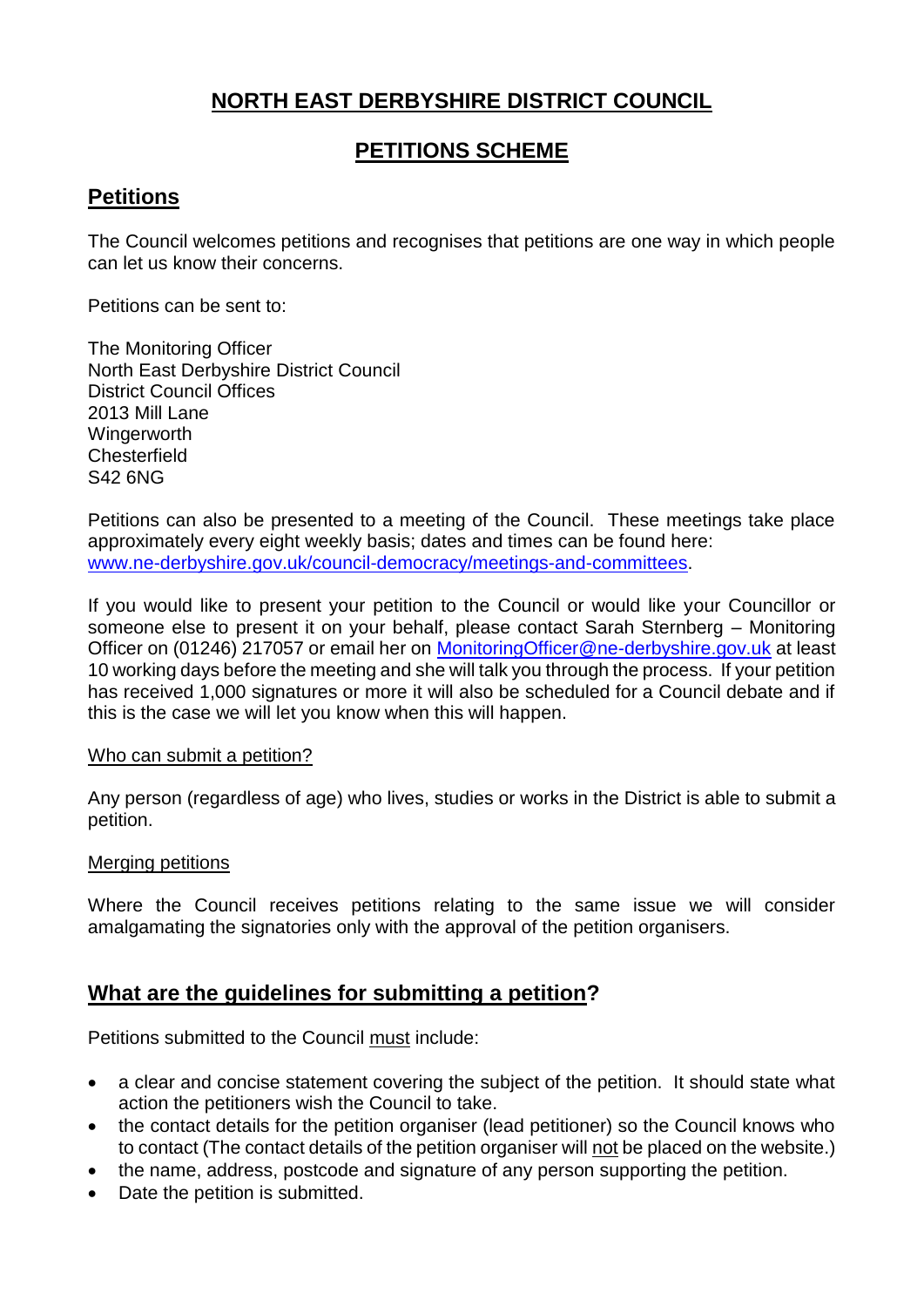If a petition does not follow the guidelines set out above, the Council may decide not to do anything further with it. In that case, we will write to the petition organiser to explain the reasons.

### **Issues specifically excluded from the Petition Scheme**

The following matters are specifically excluded under the Petitions Scheme and will not be considered under the scheme:

- Any matter relating to a planning application or decision
- Any matter relating to a licensing decision, including licensing applications under the Licensing Act 2003 and the Gambling Act 2005.
- Where any matter is currently or imminently subject to a consultation exercise, a decision as to whether the Petition can be dealt with under the Council's Petitions Scheme will be made by the Head of Paid Service having received the advice of the Monitoring Officer on the matter.
- Any matters relating to complaints against Councillors under the Code of Conduct.
- Any matter where there is an existing right of appeal.
- Statutory petitions such as requesting a referendum on having an elected mayor.
- Any matter which is substantially the same as a petition submitted in the previous 12 months.
- Any matter which is considered to be vexatious, discriminatory, abusive or otherwise inappropriate.
- Any matter which is considered to be "exempt" under the Local Government Act 1972, Access to Information Act 1985, the Data Protection Act 1998, the Freedom of Information Act 2000 or the Environmental Information Regulations 2004.

We will notify you of the reasons for your petition not being dealt if it is excluded under one or more of the above grounds.

#### **What will the Council do when it receives my petition?**

An acknowledgement will be sent to the petition organiser within 10 working days of receiving the petition. It will let them know what we plan to do with the petition and when they can expect to hear from us again. The petition will be published on our website, except in cases where this would be inappropriate. Whenever possible we will also publish all correspondence relating to the petition (all personal details will be removed).

In the period immediately before an election or referendum we may need to deal with your petition differently – if this is the case we will explain the reasons and discuss the revised timescale which will apply.

### **How will the Council respond to petitions?**

Our response to a petition will depend on what a petition asks for and how many people have signed it but will usually include one or more of the following:-

- writing to the petition organiser setting out our views about the request in the petition.
- considering the petition at a Council meeting (where there are over 1000 signatures);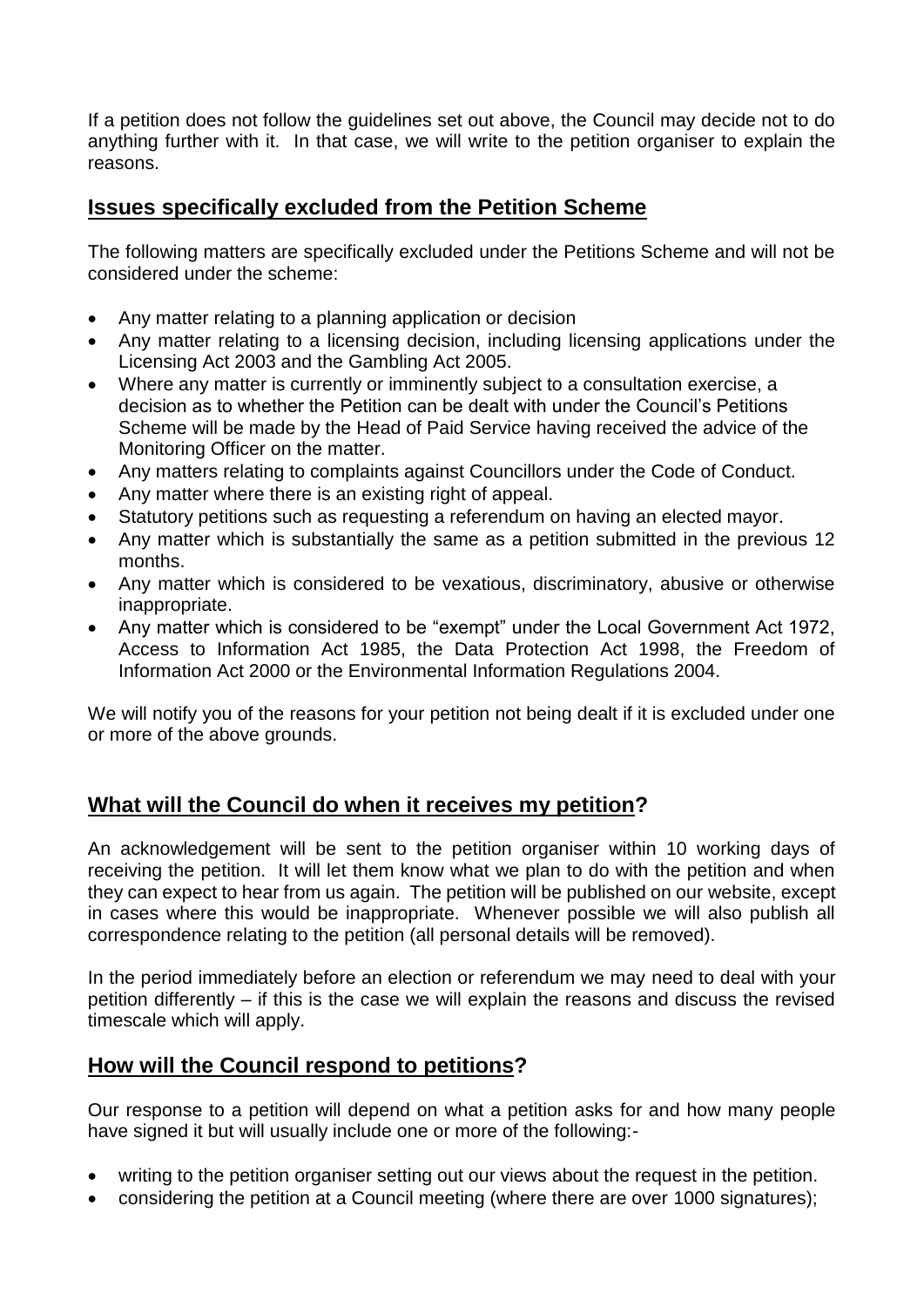The Council may take other actions, such as holding public meetings or consultations, explore options to tackle the matter in conjunction with our local partners, or we may refer the petition for consideration by one of the Council's Scrutiny Committees.

Scrutiny committees are committees made up of Councillors who are responsible for scrutinising the work of the Council – in other words, a committee that has the power to hold the Council's decision makers to account.

Where a petition relates to specific wards or area the relevant ward members will be informed when a petition is received and how it will be considered.

If your petition is about something over which the Council has no direct control (for example the local railway or hospital) we will consider making representations on behalf of the community to the relevant body. The Council works with a large number of local partners and where possible we will work with these partners to respond to your petition. If we are not able to do this for any reason (for example if what the petition calls for conflicts with Council policy), then we will set out the reasons for this to you.

If your petition is about something that a different Council is responsible for we will give consideration to what the best method is for responding to it. This might consist of simply forwarding the petition to the other Council, but could involve other steps. In any event we will always notify you of the action we have taken.

#### **Full Council Debates**

If a petition contains more than 1,000 signatures it will be debated by the full Council unless it is a petition asking for a senior Council Officer to give evidence at a public meeting. This means that the issue raised in the petition will be discussed at a meeting which all Councillors can attend.

The Council will endeavour to consider the petition at its next meeting, although on some occasions this may not be possible and consideration will then take place at the following meeting. The petition organiser will be given five minutes to present the petition at the meeting and the petition will then be discussed by Councillors for a maximum of up to 30 minutes.

The Council will decide how to respond to the petition at this meeting. They may decide to take the action the petition requests, not to take the action requested for reasons put forward in the debate, or to commission further investigation into the matter, for example by a relevant committee.

Where the issue is one on which the Council's Cabinet is required to make the final decision, the Council will decide whether to make recommendations to inform that decision. The petition organiser will receive written confirmation of this decision. This confirmation will also be published on our website.

Where the Council has received several different petitions it may be necessary to limit the number to be heard at a particular meeting of the Council but we will inform you if this is the case.